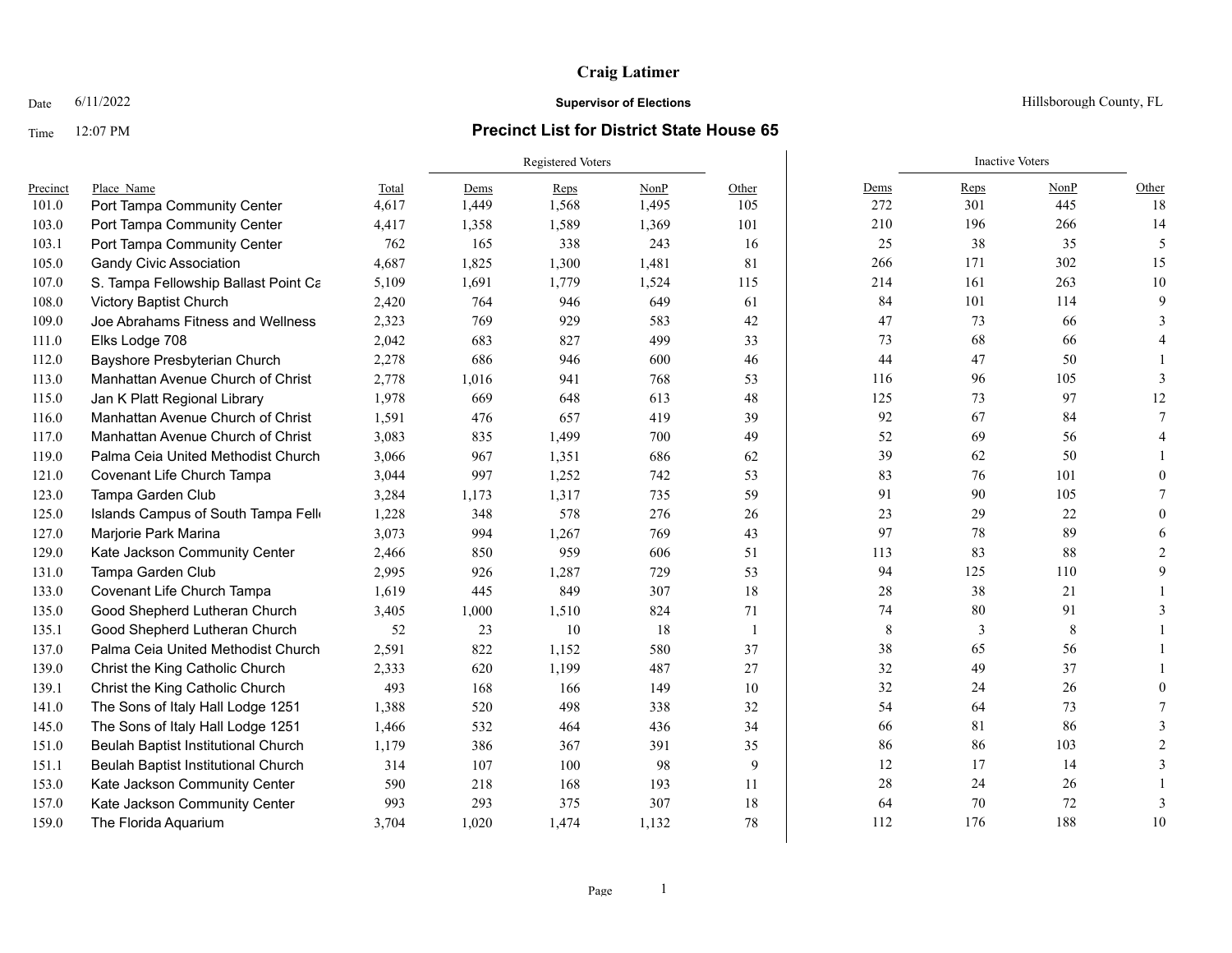## **Craig Latimer**

### Time 12:07 PM **Precinct List for District State House 65**

|          |                                     |              | <b>Registered Voters</b> |                |          |                | <b>Inactive Voters</b> |              |                |               |
|----------|-------------------------------------|--------------|--------------------------|----------------|----------|----------------|------------------------|--------------|----------------|---------------|
| Precinct | Place Name                          | Total        | Dems                     | Reps           | NonP     | Other          | Dems                   | Reps         | NonP           | Other         |
| 160.0    | First Baptist Church of Tampa       | 2,079        | 711                      | 616            | 700      | 52             | 137                    | 104          | 162            | <sup>11</sup> |
| 161.0    | The Florida Aquarium                | 2,460        | 732                      | 835            | 840      | 53             | 131                    | 137          | 190            | 17            |
| 165.0    | First Baptist Church of Tampa       | 918          | 319                      | 262            | 306      | 31             | 333                    | 202          | 537            | 6             |
| 165.1    | First Baptist Church of Tampa       | 388          | 142                      | 120            | 114      | 12             | 22                     | 14           | 23             |               |
| 169.2    | Beulah Baptist Institutional Church | 224          | 94                       | 55             | 73       | 2              | 14                     | 5            | 11             |               |
| 169.4    | Beulah Baptist Institutional Church | 22           | 7                        | 12             | 3        | $\Omega$       | 2                      | 2            | 2              |               |
| 169.5    | Beulah Baptist Institutional Church | 9            | 5                        | $\overline{4}$ | $\Omega$ | $\Omega$       | $\Omega$               |              | $\Omega$       |               |
| 169.7    | Beulah Baptist Institutional Church | $\theta$     | $\theta$                 | $\theta$       | $\Omega$ | $\Omega$       | $\Omega$               |              |                |               |
| 175.0    | The Sons of Italy Hall Lodge 1251   | 732          | 357                      | 174            | 193      | 8              | 20                     | 5            | 27             |               |
| 175.1    | The Sons of Italy Hall Lodge 1251   | 177          | 68                       | 58             | 48       | 3              | $\mathbf{0}$           |              | 5              |               |
| 175.2    | The Sons of Italy Hall Lodge 1251   | $\mathbf{1}$ | $\mathbf{0}$             | $\mathbf{1}$   | $\theta$ | $\Omega$       | $\Omega$               |              | $\Omega$       |               |
| 176.0    | The Sons of Italy Hall Lodge 1251   | 1,624        | 671                      | 465            | 461      | 27             | 46                     | 28           | 43             |               |
| 176.1    | The Sons of Italy Hall Lodge 1251   | 331          | 137                      | 97             | 93       | $\overline{4}$ | 13                     | 6            | 9              |               |
| 179.0    | West Shore Baptist Church           | 1,792        | 688                      | 537            | 536      | 31             | 67                     | 41           | 70             |               |
| 204.0    | Loretta Ingraham Community Center   | 1,313        | 669                      | 241            | 378      | 25             | 99                     | 61           | 103            |               |
| 225.0    | West Shore Baptist Church           | 1,405        | 357                      | 496            | 493      | 59             | 64                     | 85           | 146            |               |
| 301.2    | <b>Concord Baptist Church</b>       | $\mathbf{0}$ | $\mathbf{0}$             | $\theta$       | $\theta$ | $\theta$       | $\mathbf{0}$           | $\mathbf{0}$ | $\mathbf{0}$   |               |
| 401.0    | Wesley Memorial United Methodist C  | 1,727        | 531                      | 675            | 481      | 40             | 43                     | 42           | 37             |               |
| 401.1    | Wesley Memorial United Methodist C  | 1,631        | 521                      | 500            | 567      | 43             | 94                     | 56           | 98             |               |
| 404.0    | Wesley Memorial United Methodist C  | 1,229        | 322                      | 526            | 359      | 22             | 43                     | 37           | 73             |               |
| 412.0    | Tampa Korean Seventh Day Adventis   | 2,806        | 937                      | 914            | 887      | 68             | 160                    | 90           | 197            |               |
| 412.1    | Tampa Korean Seventh Day Adventis   | 392          | 77                       | 195            | 116      | 4              | 8                      | 7            | 8              |               |
| 412.2    | Tampa Korean Seventh Day Adventis   | 169          | 32                       | 78             | 58       |                | 4                      | 2            | 6              |               |
| 429.0    | Northwest Tampa Church Of Christ    | 3,097        | 1,235                    | 784            | 1,036    | 42             | 99                     | 67           | 110            |               |
| 431.0    | Cuban Civic Club                    | 3,540        | 1,196                    | 1,196          | 1,095    | 53             | 76                     | 48           | 75             |               |
| 433.0    | Aston Gardens At Tampa Bay          | 541          | 135                      | 273            | 121      | 12             | 4                      | 5            | $\overline{4}$ |               |
| 434.0    | Tampa Shores Baptist Church         | 4,018        | 1,370                    | 1,170          | 1,384    | 94             | 229                    | 153          | 259            |               |
| 500.0    | Westchase Swim and Tennis Center    | 5,013        | 1,520                    | 1,942          | 1,449    | 102            | 150                    | 163          | 162            |               |
| 500.1    | Westchase Swim and Tennis Center    | 50           | 18                       | 13             | 19       | $\mathbf{0}$   | $\overline{1}$         |              |                |               |
| 507.0    | Maureen B. Gauzza Public Library    | 2,406        | 824                      | 723            | 811      | 48             | 101                    | 70           | 119            |               |
| 508.0    | Maureen B. Gauzza Public Library    | 2,335        | 662                      | 957            | 676      | 40             | 56                     | 67           | 67             |               |
| 999.0    | Fred B Karl County Center           | 1,063        | 300                      | 410            | 335      | 18             | 161                    | 244          | 188            | -5            |
|          |                                     | 120,860      | 39.432                   | 44.639         | 34,378   | 2,411          | 4.971                  | 4.527        | 6.048          | 267           |

Date  $6/11/2022$  Hillsborough County, FL